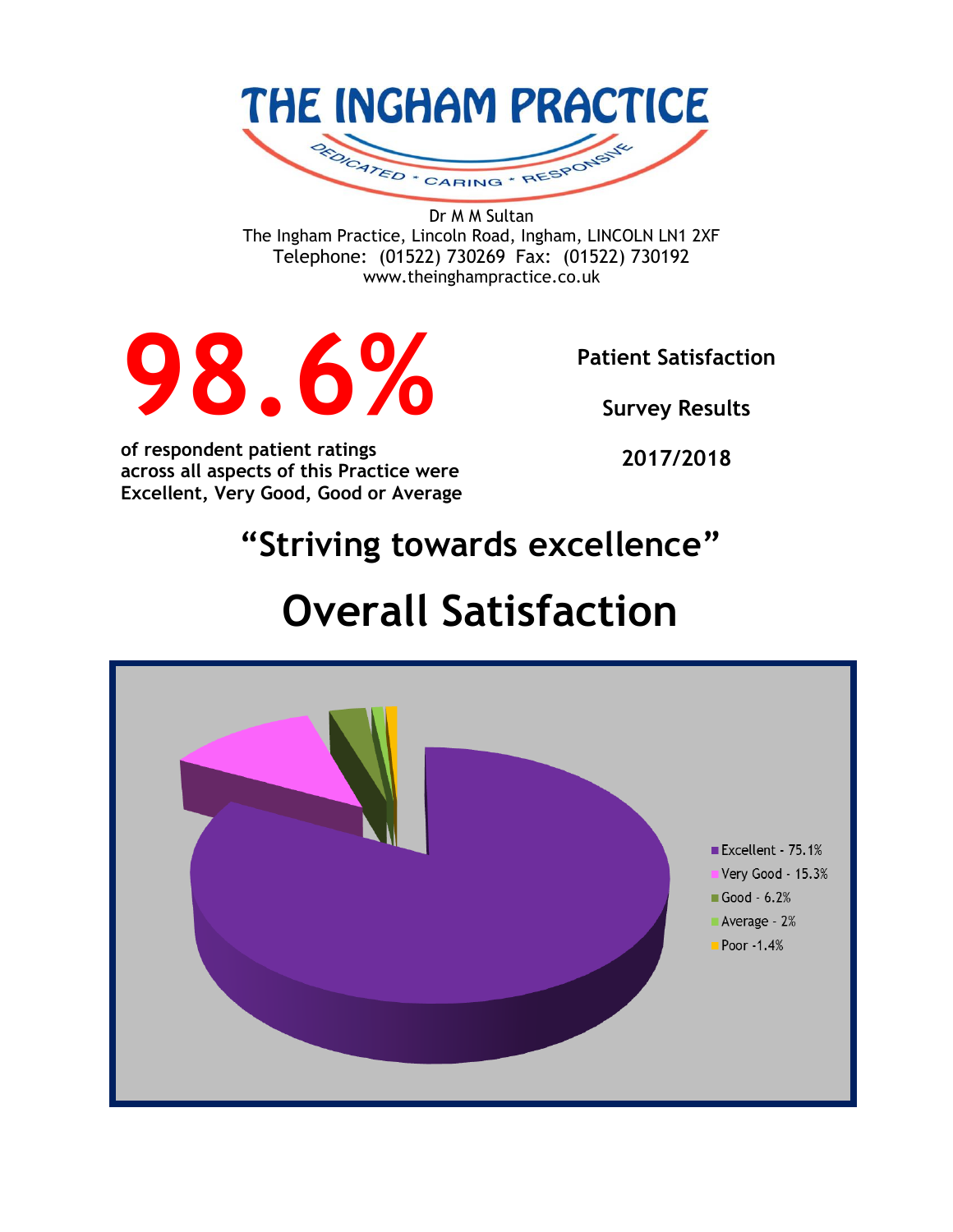## **CONTENTS**

| The Ingham Practice Annual Patient Survey 2017/2018 Analysis  3 |    |
|-----------------------------------------------------------------|----|
|                                                                 |    |
|                                                                 |    |
|                                                                 |    |
|                                                                 |    |
|                                                                 |    |
|                                                                 |    |
|                                                                 |    |
|                                                                 |    |
|                                                                 |    |
|                                                                 |    |
|                                                                 |    |
|                                                                 | 15 |
|                                                                 | 16 |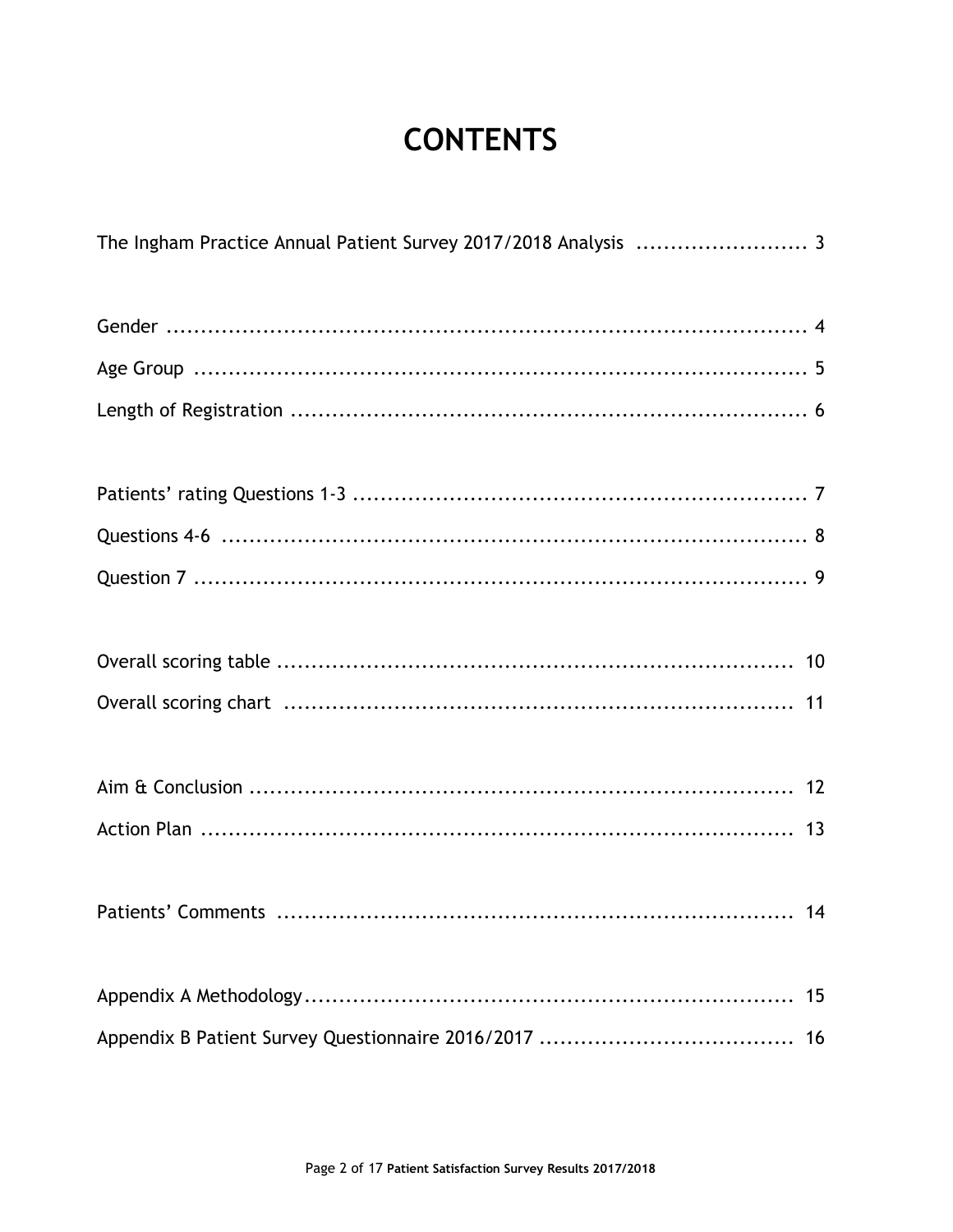

Dr M M Sultan The Ingham Practice, Lincoln Road, Ingham, LINCOLN LN1 2XF Telephone: (01522) 730269 Fax: (01522) 730192 www.theinghampractice.co.uk

### **The Ingham Practice Annual Patient Survey 2017/2018**

### **Analysis**

**Practice List Size 3414**

**Total Number of Questionnaires Provided 130**

**Total Number of Surveys Returned 128 (98.5%)**

**Total Number of Surveys Not Returned 2 (1.5%)**

**Completed on 20 October 2017**

**Questionnaires Provided 130**



Page 3 of 17 **Patient Satisfaction Survey Results 2017/2018**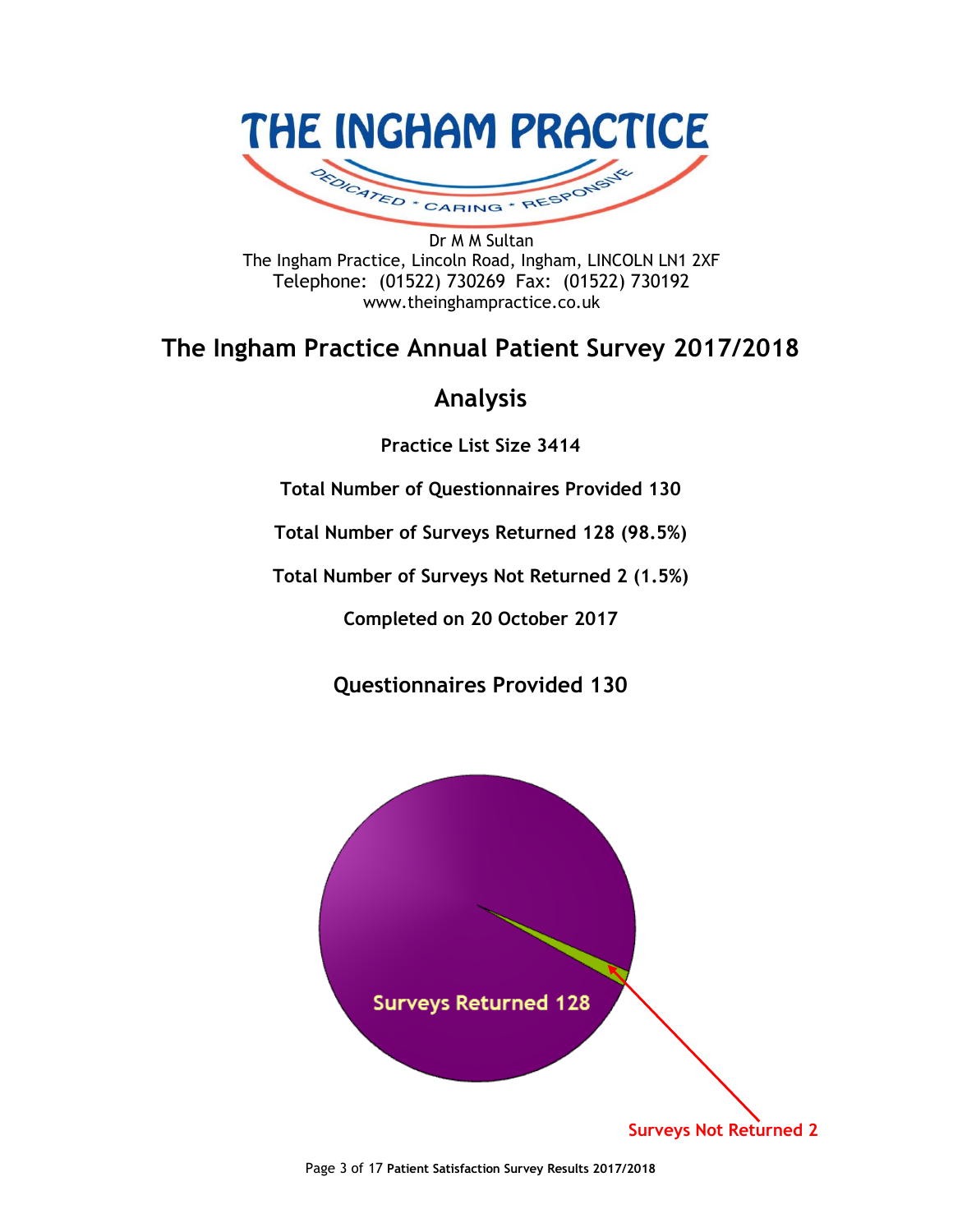### **Gender of Questionnaire Respondents**

**(LAST YEAR'S RESULTS) Survey results 2016/17**

### **Gender of Practice Population**

| Male          | 1706 (1712) | 51% (51%) |
|---------------|-------------|-----------|
| <b>Female</b> | 1665 (1669) | 49% (49%) |



| Male          | 1726 (1706) | 51% (51%) |
|---------------|-------------|-----------|
| <b>Female</b> | 1688 (1665) | 49% (49%) |

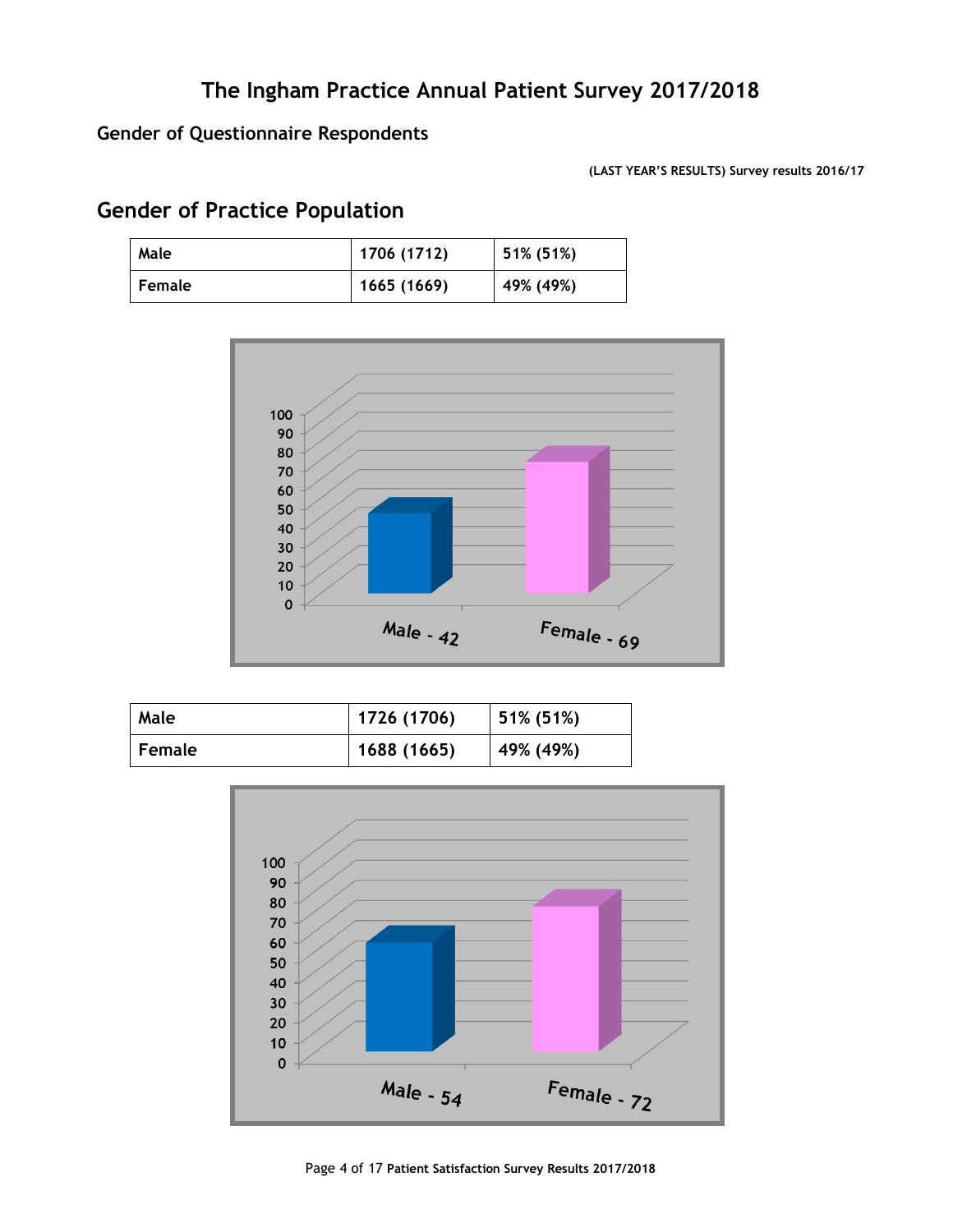| <b>Teens</b> | 20 <sub>s</sub> | 30 <sub>s</sub> | 40s  | 50s  | 60s  | 70s and<br>over | <b>Total</b> |
|--------------|-----------------|-----------------|------|------|------|-----------------|--------------|
| (4)          | (11)            | (11)            | (21) | (24) | (16) | (24)            | (111)        |
|              |                 |                 |      | 16   | 41   | 54              | 127          |



**(LAST YEAR'S RESULTS) Survey results 2016/17**



### **Practice Current Population (Data collected from SystmOne)**

| Teens | 20s   | 30 <sub>s</sub> | 40s   | 50s   | 60s   | 70s and<br>over | <b>Total</b> |
|-------|-------|-----------------|-------|-------|-------|-----------------|--------------|
| (764) | (336) | (356)           | (494) | (556) | (458) | (407)           | (3371)       |
| 784   | 339   | 352             | 461   | 585   | 472   | 421             | 3414         |



Page 5 of 17 **Patient Satisfaction Survey Results 2017/2018**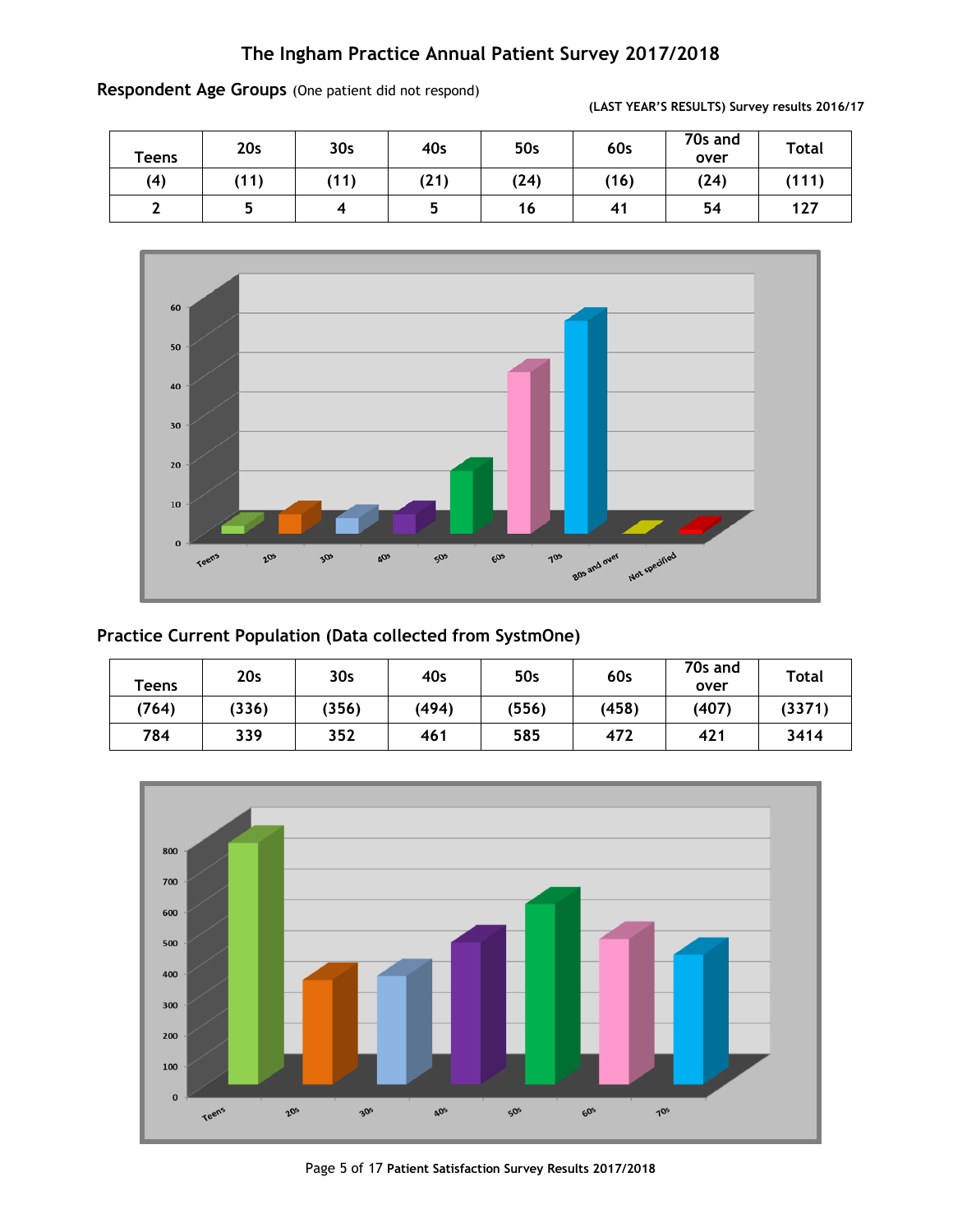### **Survey Respondent's Period of Registration**

**(LAST YEAR'S RESULTS) Survey results 2016/17**

| Period                    | Less than<br>5 years | 5 - 10 years | More than<br>10 years | Not specified | Total |
|---------------------------|----------------------|--------------|-----------------------|---------------|-------|
| <b>of</b><br>Registration | (25)                 | (16)         | (70)                  | (0)           | (111) |
|                           |                      | 19           | 98                    |               | 128   |

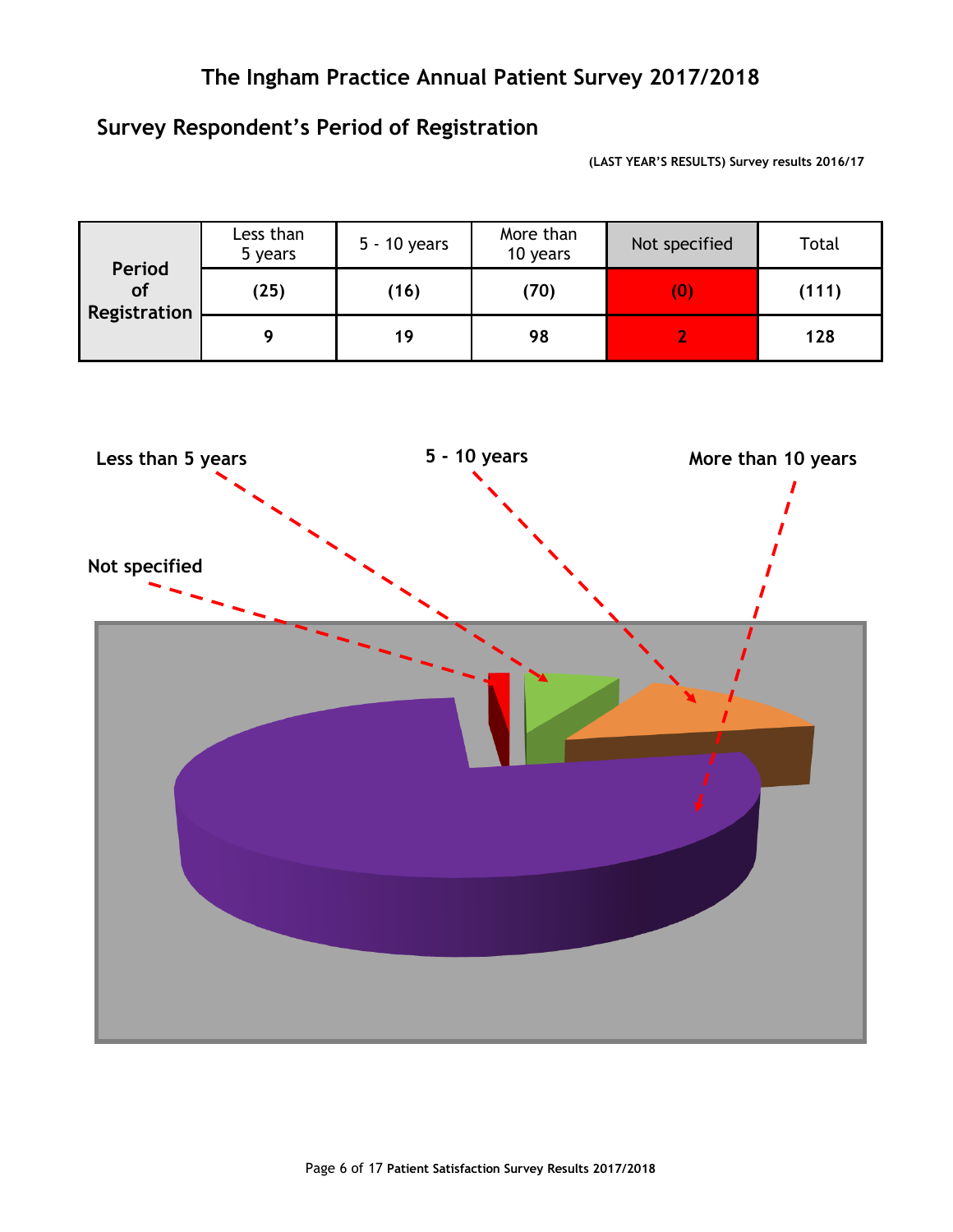**Overall Level of Satisfaction - Excellent/Very Good/Good/Average 97% (2016 – 2017)**

**(LAST YEAR'S RESULTS) Survey results 2016/17**

**Q1 At your most recent visit to the Practice were you treated with respect and consideration by the GPs and staff?**

|                       | <b>Excellent</b><br>Very Good<br>Good<br>Average | Poor | Sub<br><b>Total</b> | No.<br>Answer | Total |
|-----------------------|--------------------------------------------------|------|---------------------|---------------|-------|
| GР                    | (92)                                             | (2)  | 105                 | 23            | 128   |
|                       | 104                                              | 1    | (94)                | (17)          | (111) |
| <b>Practice Nurse</b> | 103                                              | (0)  | 104                 | 24            | 128   |
|                       | (89)                                             | 1    | (89)                | (22)          | (111) |
| Reception             | 112                                              | (0)  | 113                 | 15            | 128   |
|                       | (98)                                             | 1    | (98)                | (13)          | (111) |
| Dispensary            | 102                                              | (1)  | 103                 | 25            | 128   |
|                       | (85)                                             | 1    | (86)                | (25)          | (111) |

**(LAST YEAR'S RESULTS) Survey results 2016/17**

### **Q2 How do you rate the current opening hours of the Practice?**

|                      | Excellent<br>Very Good<br>Good<br>Average | Poor | Sub<br>Total | <b>No</b><br>Answer | Total        |  |
|----------------------|-------------------------------------------|------|--------------|---------------------|--------------|--|
| <b>Opening Hours</b> | 122<br>(106)                              | (0)  | 124<br>(106) | (5)<br>4            | 128<br>(111) |  |

**(LAST YEAR'S RESULTS) Survey results 2016/17**

**Q3 How easy is it to make an appointment in advance with the following healthcare professionals?**

|                       | <b>Excellent</b><br>Very Good<br>Good<br>Average |      | Poor |     | Sub<br><b>Total</b> |    | <b>No</b><br>Answer |     | <b>Total</b> |
|-----------------------|--------------------------------------------------|------|------|-----|---------------------|----|---------------------|-----|--------------|
| GР                    | 118                                              | (94) | (8)  | 119 | (102)               | 8  | (9)                 | 128 | (111)        |
| <b>Practice Nurse</b> | 102                                              | (92) | (1)  | 104 | (93)                | 24 | (18)                | 128 | (111)        |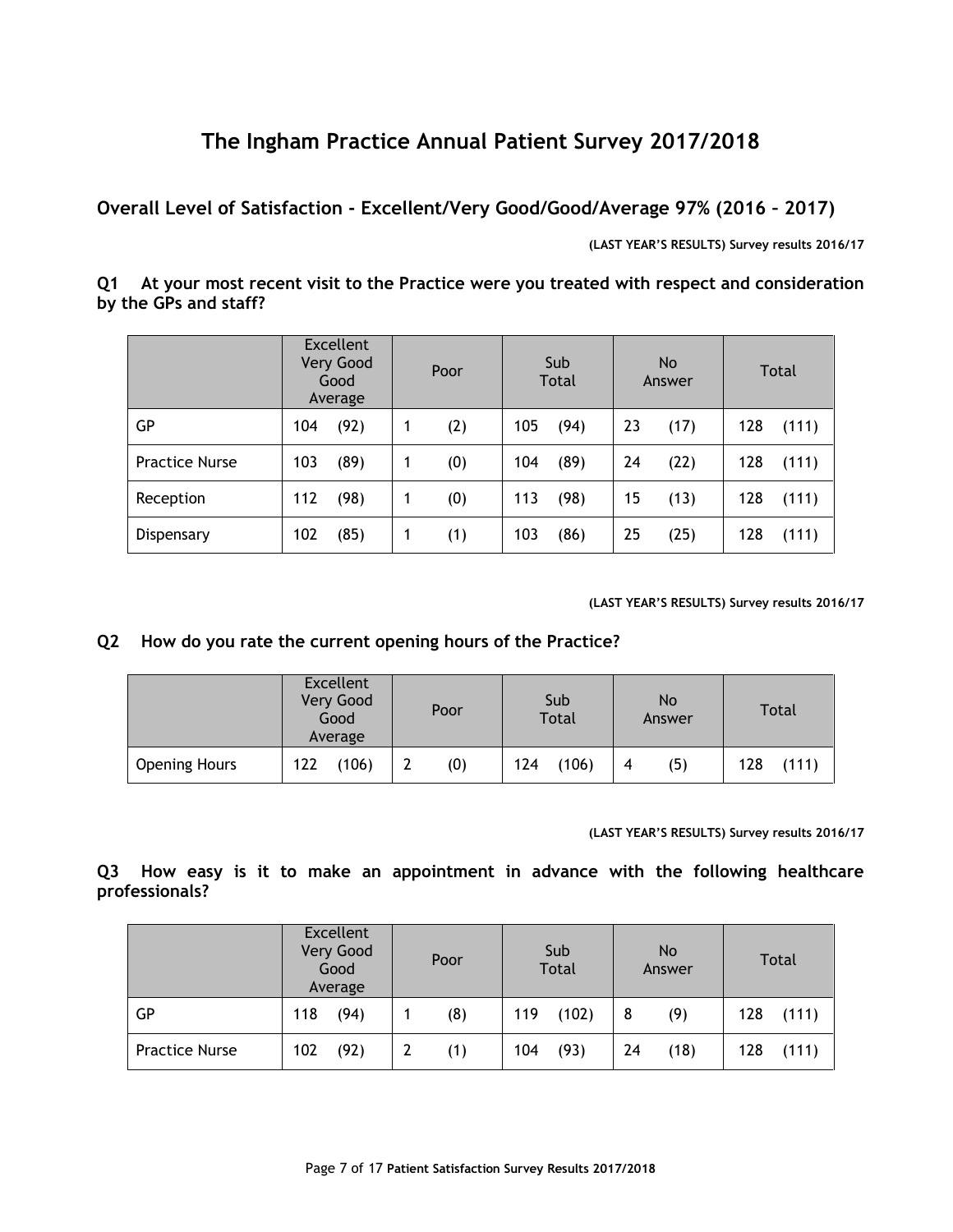### **Q4 Access to GPs' Appointment**

|               | <b>Excellent</b><br>Very Good<br>Good<br>Average | Poor | Sub<br><b>Total</b> | <b>No</b><br>Answer | <b>Total</b> |
|---------------|--------------------------------------------------|------|---------------------|---------------------|--------------|
| Access to GPs | 115                                              |      | 116                 | 12                  | 128          |

### **Q5 Introduction to the New Appointment System**

|                              | <b>Excellent</b><br>Very Good<br>Good<br>Average | Poor | Sub<br><b>Total</b> | No<br>Answer | <b>Total</b> |
|------------------------------|--------------------------------------------------|------|---------------------|--------------|--------------|
| New<br>Appointment<br>System | 112                                              |      | 115                 | 13           | 128          |

### **Question 6**

**(LAST YEAR'S RESULTS) Survey results 2017/18**

Are you aware of the following additional services provided at the Surgery even if you do not use them?

| <b>Services</b>                        | Number of Patients<br>answered yes |
|----------------------------------------|------------------------------------|
| Dispensary                             | 122<br>(104)                       |
| Cryotherapy Clinic                     | 28<br>(18)                         |
| <b>Minor Surgery</b>                   | (82)<br>102                        |
| NHS Health Check                       | 90<br>(71)                         |
| Physiotherapy Clinic                   | 61<br>(43)                         |
| Chlamydia Screening                    | 14<br>(15)                         |
| <b>Family Planning Services</b>        | 29<br>(31)                         |
| Pulmonary Rehabilitation Review (COPD) | 23<br>(16)                         |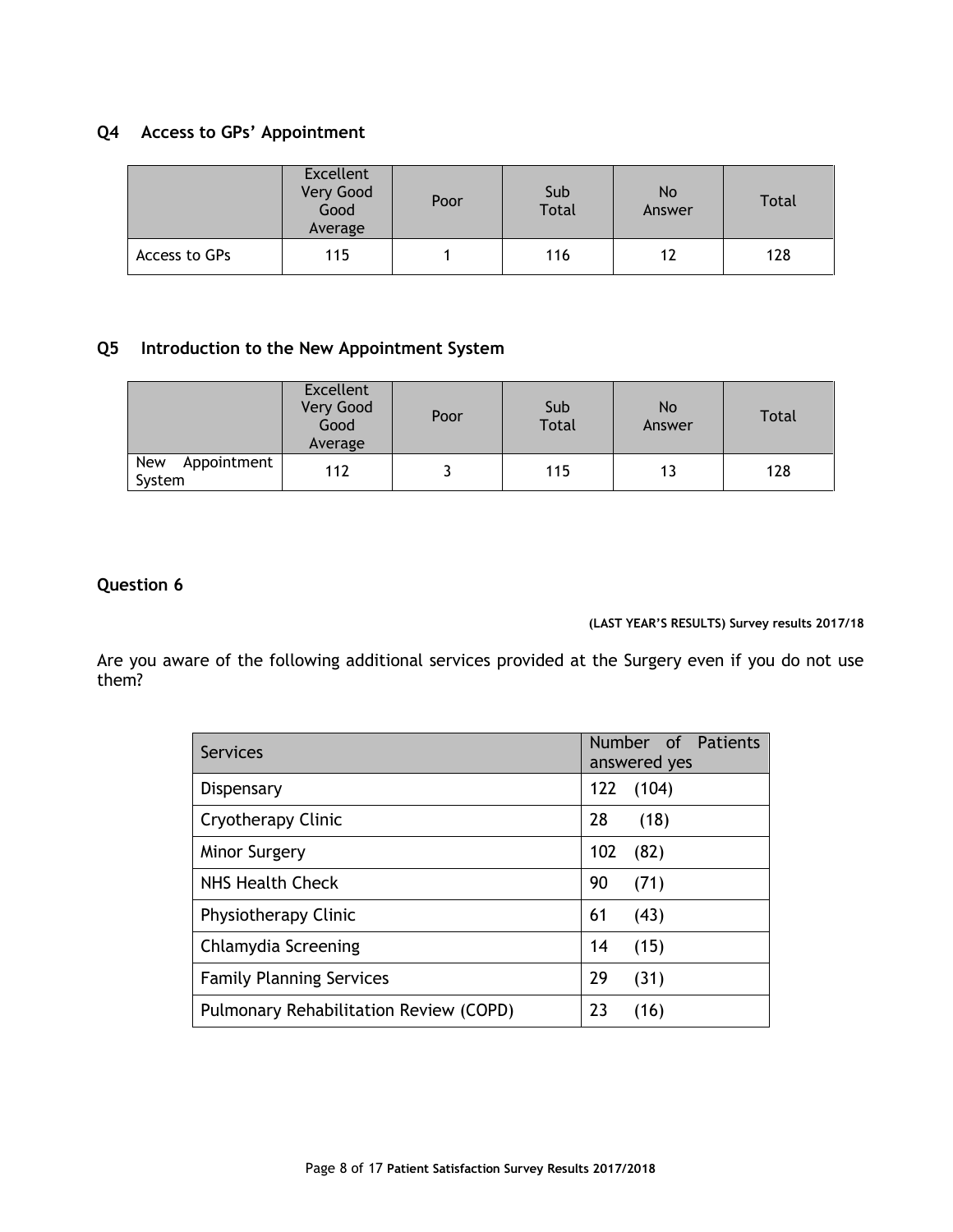### **Question 7**

#### **(LAST YEAR'S RESULTS) Survey results 2016/17**

We would like you to think about your recent experience of our service.

How likely are you to recommend our GP practice to friends and family if they needed similar care of treatment?

| <b>Services</b>             | <b>Number of Patients</b> |      |  |
|-----------------------------|---------------------------|------|--|
| <b>Extremely likely</b>     | 91                        | (67) |  |
| Likely                      | 30                        | (30) |  |
| Neither likely nor unlikely | 5                         | (7)  |  |
| Unlikely                    | 0                         | (6)  |  |
| Extremely unlikely          | 0                         | (0)  |  |
| Do not know                 | 0                         | (1)  |  |
| No Answer                   | 2                         | (0)  |  |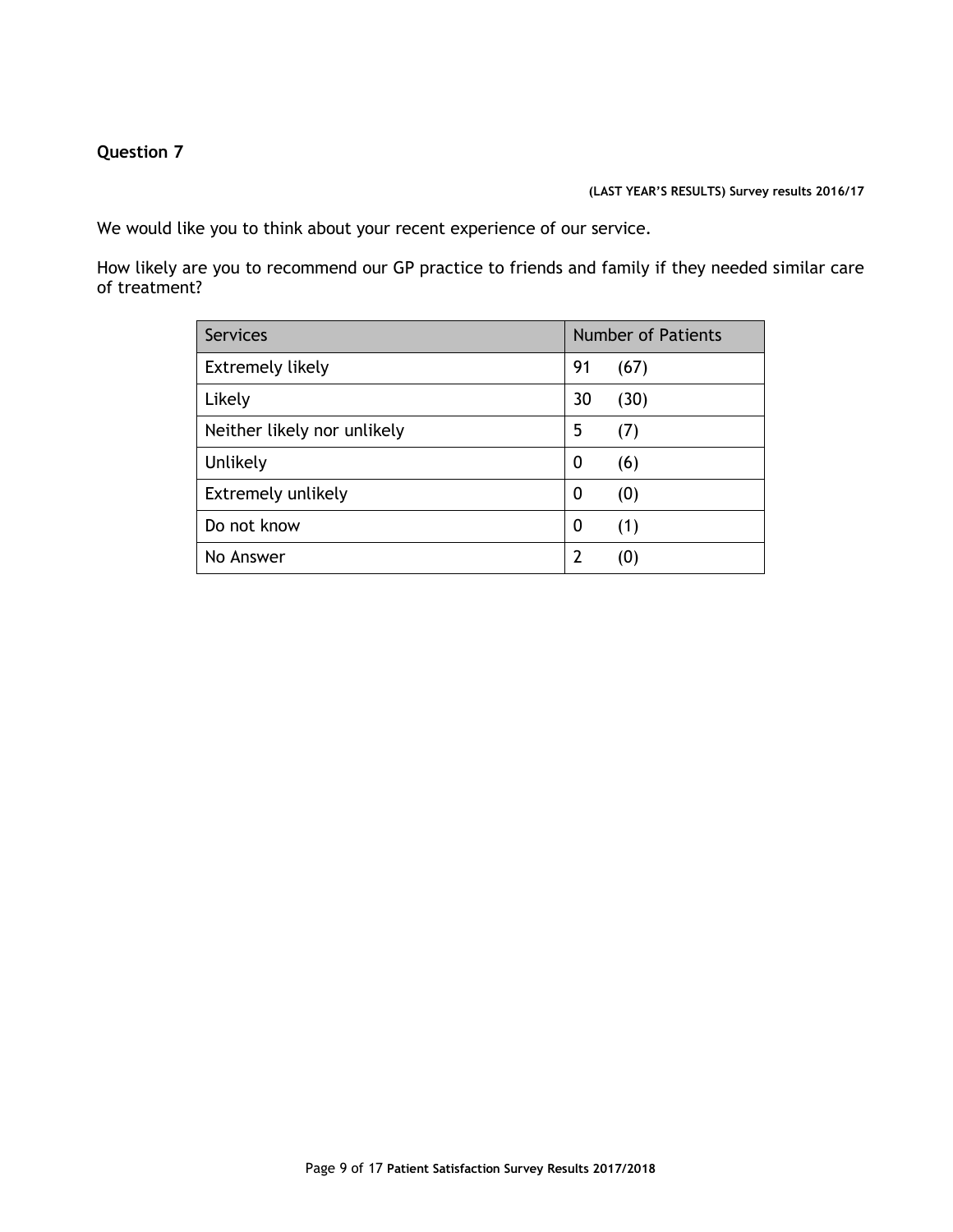### **Overall Scoring 2017/18**

| <b>Questions</b>                     | <b>Excellent</b> | <b>Very Good</b> | Good             | Average        | Poor           | <b>Service Not</b><br><b>Used</b> | Total |
|--------------------------------------|------------------|------------------|------------------|----------------|----------------|-----------------------------------|-------|
| $Q1 - GP$                            | 83               | 16               | $\overline{4}$   | 1              | $\mathbf{1}$   | 23                                | 128   |
| Q1 - Practice Nurse                  | 86               | 13               | $\mathbf{3}$     | 1              | $\mathbf{1}$   | 24                                | 128   |
| Q1 - Reception                       | 98               | 11               | $2 \overline{ }$ | 1              | $\mathbf{1}$   | 15                                | 128   |
| Q1 - Dispensary                      | 84               | 13               | $\overline{4}$   | $\mathbf{1}$   | $\mathbf{1}$   | 25                                | 128   |
| Q2 - Opening Hours                   | 91               | 23               | 5                | $\overline{3}$ | $\overline{2}$ | 4                                 | 128   |
| Q3 - Making Appointment with GP      | 80               | 26               | 10               | $\overline{2}$ | $\overline{2}$ | 8                                 | 128   |
| Q3 - Appointment with Practice Nurse | 77               | 16               | $\overline{7}$   | $\overline{2}$ | $2^{\circ}$    | 24                                | 128   |
| Q4 - GP Access                       | 80               | 21               | 10               | $\overline{4}$ | $\mathbf{1}$   | 12                                | 128   |
| Q5 - New Appointment System          | 76               | 15               | 17               | 5              | $\mathbf{3}$   | 12                                | 128   |
| <b>TOTAL</b>                         | 755              | 154              | 62               | 20             | 14             | 147                               | 1152  |
| $\%$                                 | 75.1             | 15.3             | 6.2              | $\mathbf{2}$   | 1.4            | 75.1                              | 100   |

Page 10 of 17 **Patient Satisfaction Survey Results 2017/2018**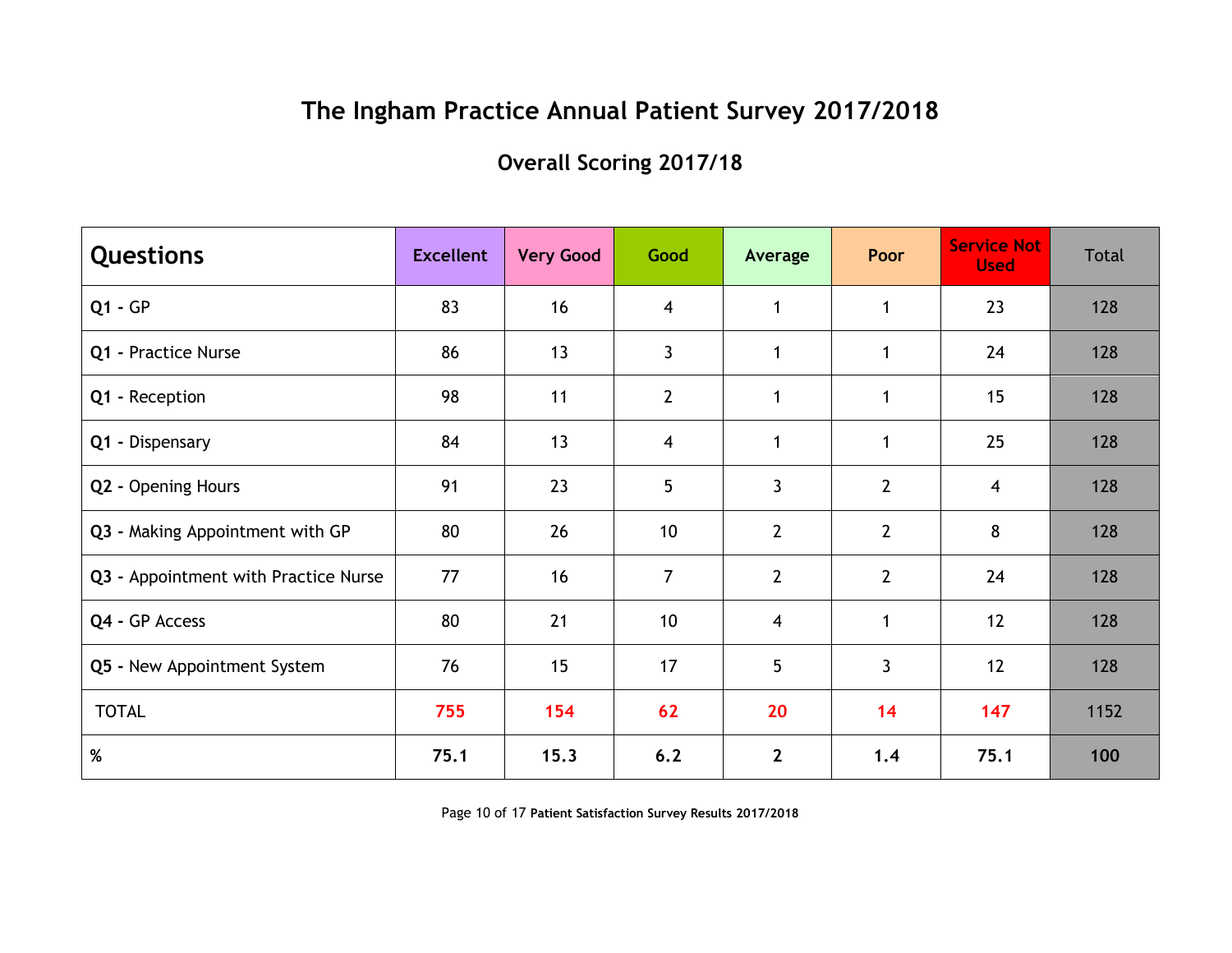### **Overall scoring**



Page 11 of 17 **Patient Satisfaction Survey Results 2017/2018**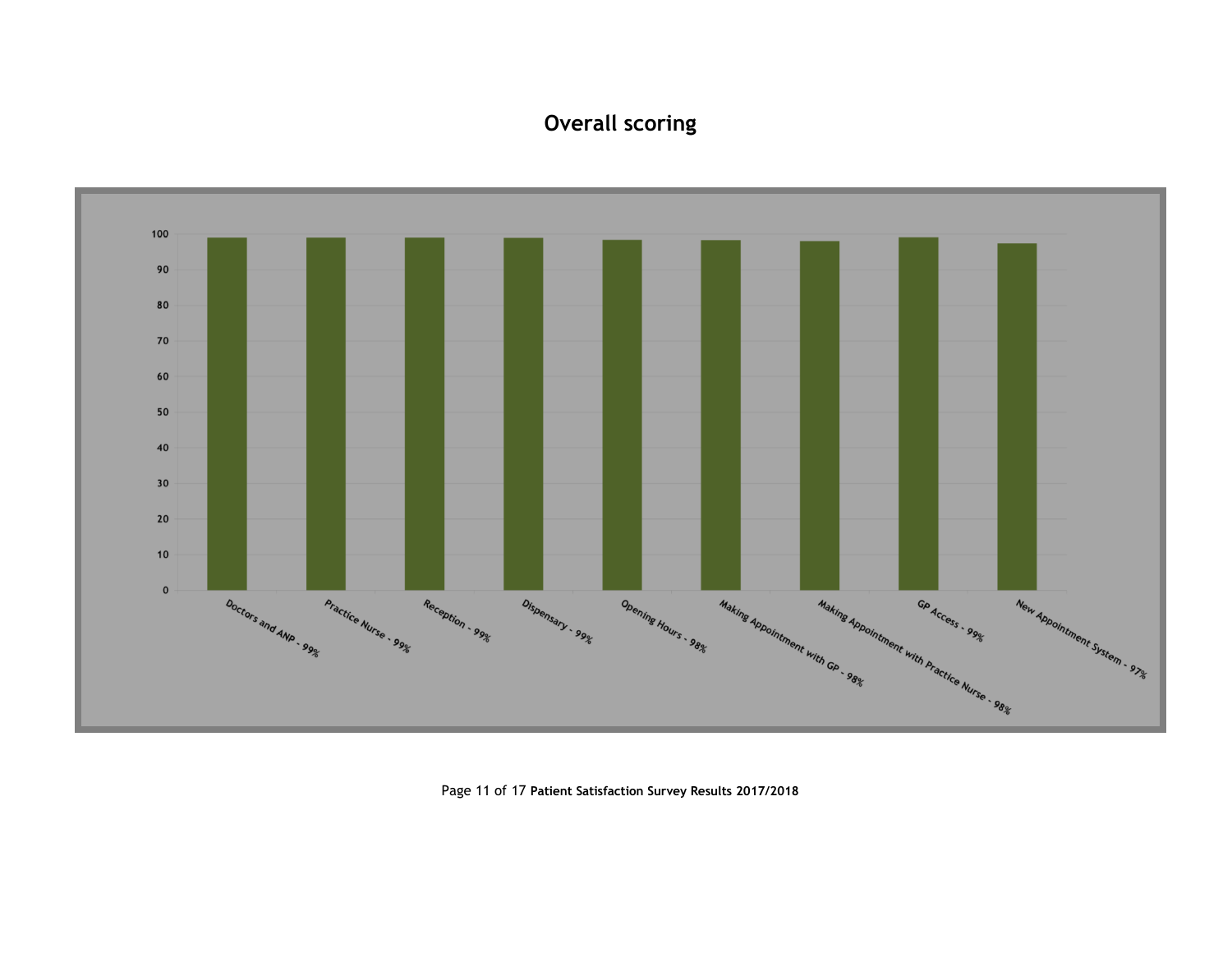### **Aim**

The aim of the survey is to evaluate patients' satisfaction and feedback in order to improve the level of care provided to all service users.

### **Observations**

98.6% of respondents rated the service provided as being within the range of excellent to average.

However, the following respondents gave a low score as follows:

1 (2) patient was not happy with the GP services

1 (0) patient was not happy with the Nurse services

- 1 (0) patient was not happy with Reception services
- 1 (1) patient was not happy with Dispensary services
- 2 (0) patients were not happy with the opening hours

2 (8) patients were not happy with the arrangements for advanced booking of a doctor's appointment

2 (1) patient was not happy with the arrangements for advanced booking of a nurse's appointment

1 patient was not happy with access to GP appointments

1 patient was not happy with the new Appointment System

### **Conclusion**

The Ingham Practice continues to provide a highly professional, convenient and patient friendly service which is greatly appreciated by the vast majority of patients. This is supported by the level of satisfaction shown in this survey, patients' feedback and their complimentary comments.

We are very pleased with our survey outcome, the latest results and the Practice will continue striving to provide patient centered care.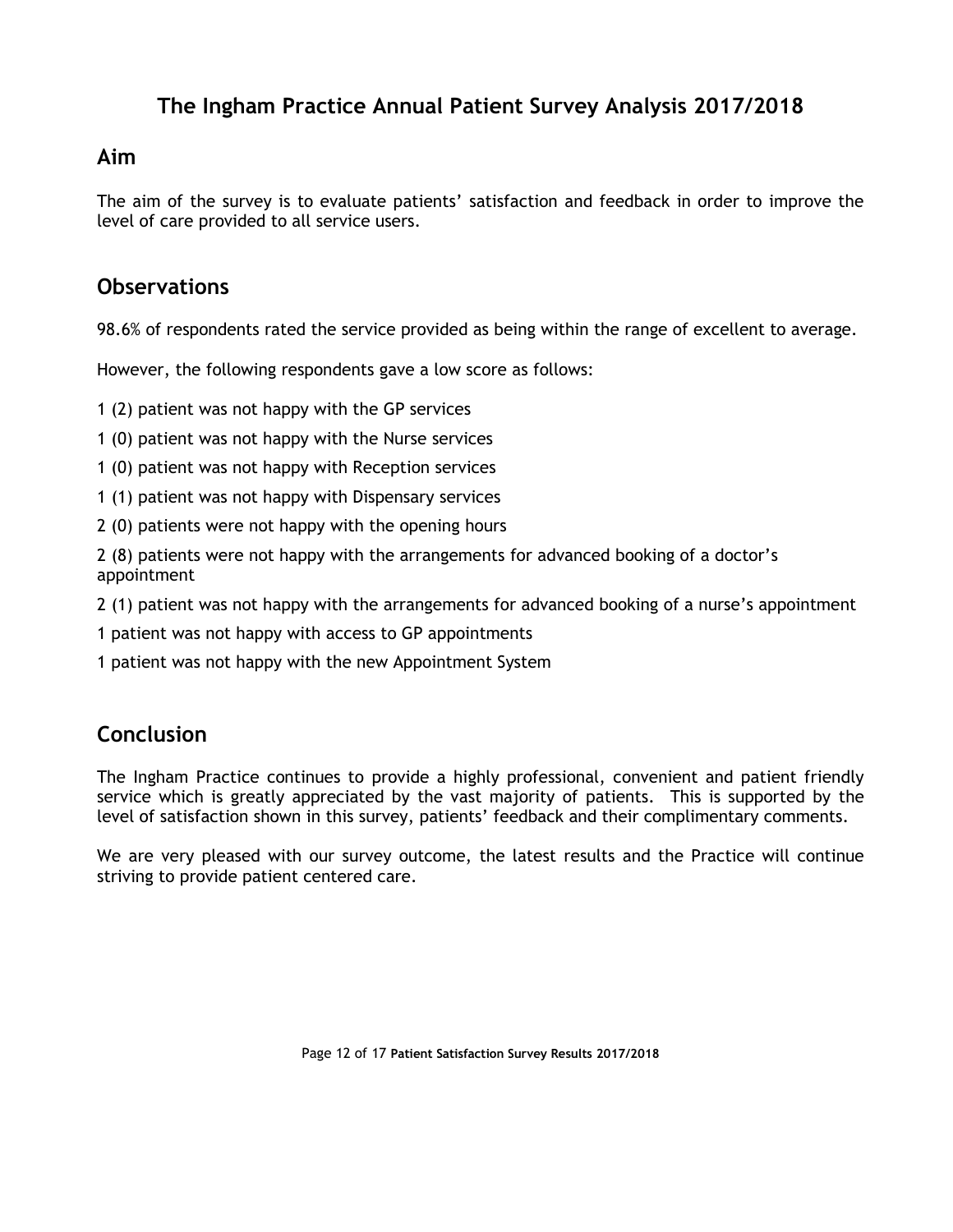### **PATIENT COMMENTS AND SUGGESTIONS** (**copied verbatim**)

- 1 Didn't appreciate being recorded without being asked
- 2 We have been with this practice for 22 years and have always been very happy with the professional and timely service. Compared to a practice we were members of elsewhere, this one has always allowed us to see a doctor or nurse whenever we needed one. Dr sultan himself has always been helpful, understanding and able to treat us and refer us to further specialist help when needed. The locums have been very good. The new doctor, Mehayla is thorough, professional and has helped me tremendously.
- 3 Very happy with the service here. If we move elsewhere we'll try to stay within the practice catchment area. Thank you.
- 4 I thought the walk in system regarding appointments worked very well and was convenient for working people. I am finding I am needing more time off work to come to appointments now, especially when bringing my son, which can be quite frequent when they are little.
- 5 I feel very lucky to have such a good practice available friends of mine have to wait 2-3 weeks to see a doctor!
- 6 Very happy with the surgery and how it is organized couldn't be better! Well done!
- 7 I have been attending the practice as a patient for 33 years and have seen the practice improve in leaps and bounds. The practice is I think in the top 3. Well done to doctor Sultan and all his doctors, nurses and staff.
- 8 On my last GP visit I experienced the International Recruitment Programme doctor while thoroughly pleasant at a personal level there were frankly verbal communication difficulties. I really don't think the scheme has solved the GP staffing issue. And I was unhappy with my treatment overall for other reasons too.
- 9 Don't know about the 2 I have not marked on the above list otherwise brilliant surgery and staff.
- 10 The practice in all departments and disciplines constantly improves. A model practice.
- 11 Excellent surgery with super helpful staff. Cannot fault anything or anyone.
- 12 We think this is the best practice we have ever been in!
- 13 Could do with Saturday hours.
- 14 I am quite happy thank you.
- 15 IT'S THE BEST IN THE AREA IE LINCOLNSHIRE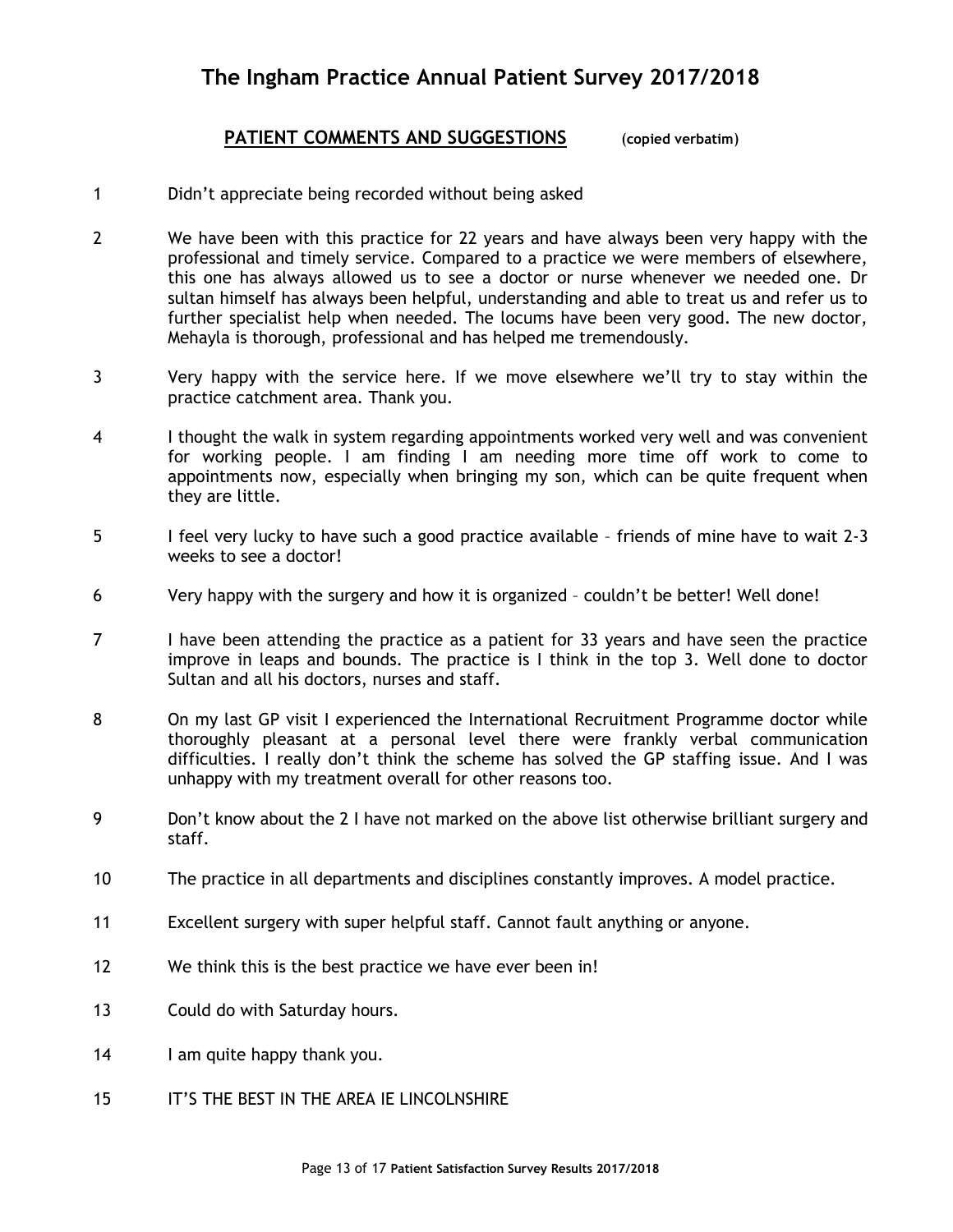### **Patient Satisfaction Survey 2017/18**

#### **Methodology**

Following agreement of members of the Ingham Patient Participation Group (IPPG), the Practice undertook a patient survey for the year 2017-2018 during one week of the months September and October, using the following approach:

- The survey questions were discussed and agreed by all members of the IPPG and the Practice team. An additional question (7) was added to the survey.
- The survey was handed out to patients on arrival by all receptionists during a week in September and October 2017 which coincided with the flu clinics. This enabled the Practice to target a group of patients who rarely attend the Practice. The patients were asked to complete all questions after their consultation and on-site if possible. Patients were provided with an envelope in which to seal their completed survey. A cardboard box was placed on the reception desk for patients to place their sealed envelopes in.
- The Practice list size is between 3,000 and 4,000 patients. Therefore, the number of questionnaires provided for this survey was 130. This is to ensure the return of at least 80 Questionnaires which is approximately 2% of our Practice population.
- All the questionnaires were handed out to patients on arrival on an ad hoc basis as explained above.
- The box was emptied at the end of each day and the completed surveys were given to Kathryn.
- All sealed envelopes were opened by Molly our Reception Assistant and the results were collated. A draft document was prepared for analysis at the IPPG meeting on 4 December 2017.
- After the initial discussion of the draft survey the final survey report will be agreed with the IPPG group and an action plan will be produced to implement any changes if necessary.

The results of this survey will be uploaded to the Ingham Practice before 31 March 2018 website and displayed in the waiting room.

The survey is no longer a requirement of the Direct Enhanced Service but the Ingham Practice and the Patient Group decided that it is good practice to continue with a patient survey. It is important for the Practice to have feedback from patients which in turn supports the Practice to implement any changes and improve services.

The Practice is mindful of patients' needs and endeavours to meet their expectations. The survey gives patients an opportunity to raise any issues and make suggestions.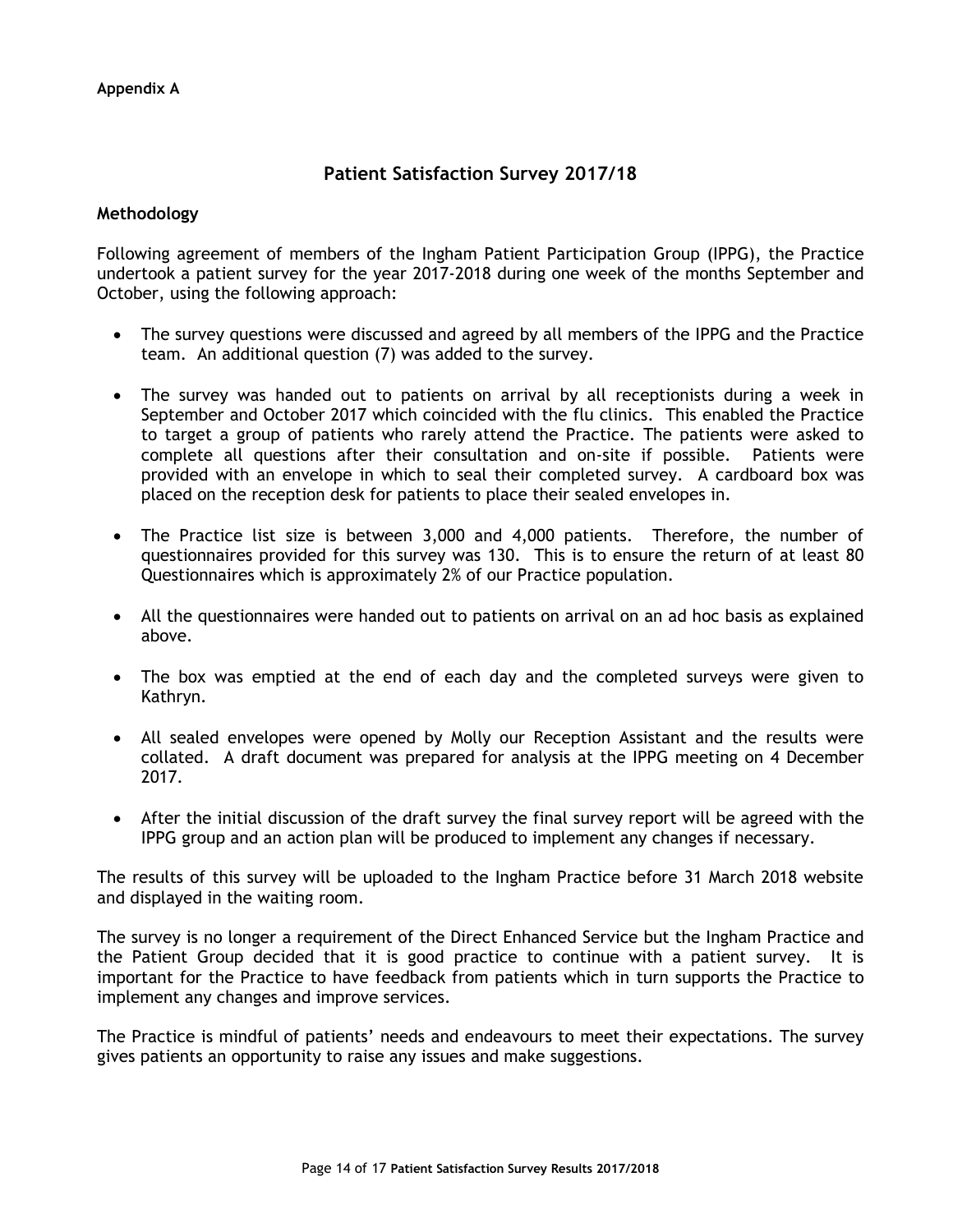

Dr M M Sultan The Ingham Practice, Lincoln Road, Ingham, LINCOLN LN1 2XF Telephone: (01522) 730269 Fax: (01522) 730192 www.theinghampractice.co.uk

Dear Patient

### **The Ingham Practice Annual Patient Survey 2017/2018**

The Practice would be grateful if you would complete this survey by answering ALL of the following questions.

### **Patients are NOT identified on the survey form and all information received will be treated anonymously.**

This survey was agreed by the Ingham Practice Patient Group (IPPG). The aim of the survey is to gain the views of our patients regarding the services we currently provide.

The results of the survey will be analysed by the IPPG and the Practice, following which an action plan will be drawn up to address any changes/improvements which can be made. The final report will be available to view on the Practice website and also within the Practice.

Your response to the following questions will provide us with general information about the range of patients who have participated in this survey. Be assured, no one at the practice will be able to identify your personal responses.

#### **Please tick as appropriate.**

| How old are you, in years?                                  |                          |        |                   |                           |
|-------------------------------------------------------------|--------------------------|--------|-------------------|---------------------------|
| Are you?                                                    |                          | Female | Male              |                           |
| How many years have<br>you been attending<br>this practice? | Less than 5 years $\Box$ |        | 5-10 years $\Box$ | More than 10 years $\Box$ |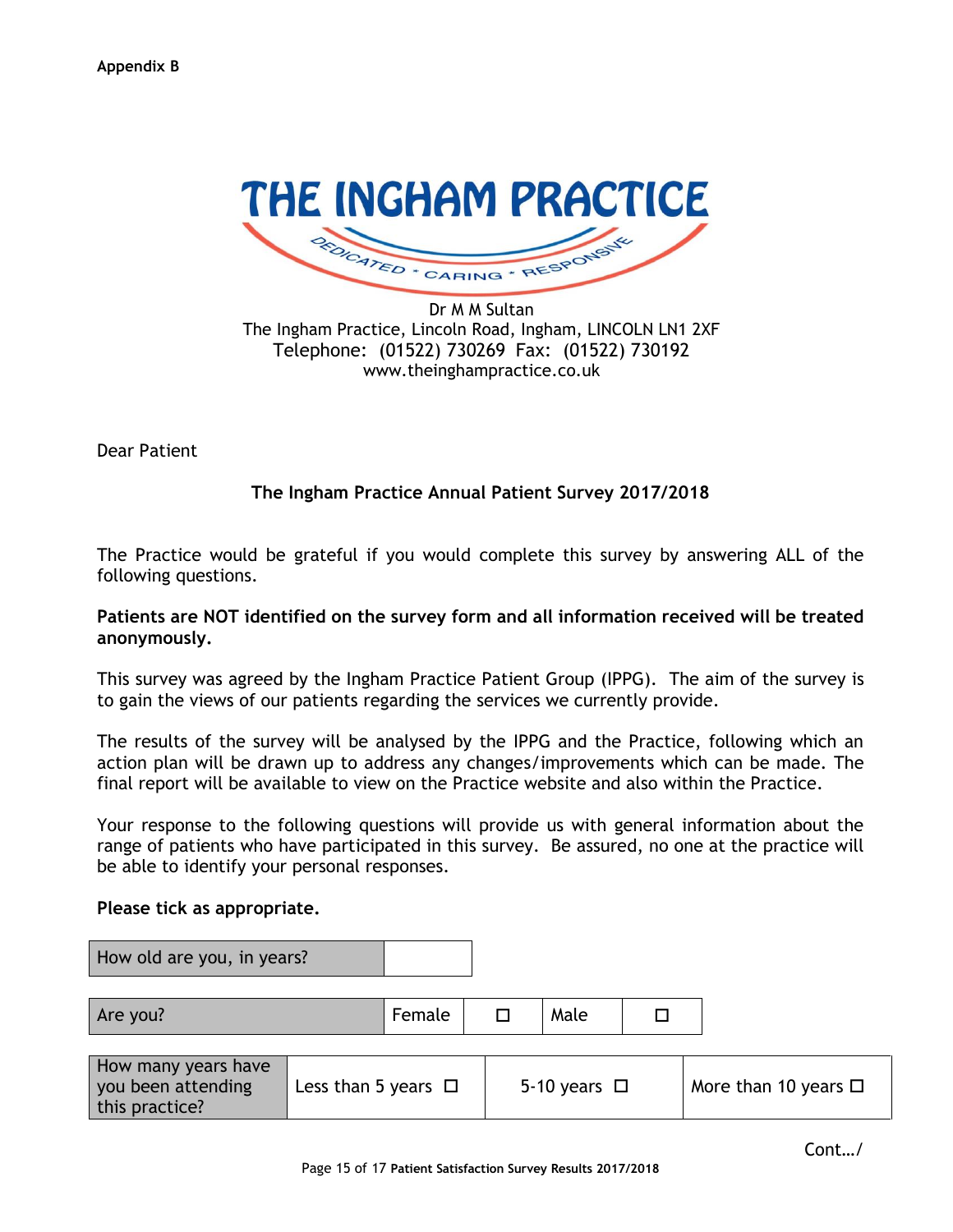**On a scale of 1 – 5 (5= excellent, 4= very good, 3= good, 2= average, 1= poor), please rate the following questions by circling your answer. Please also circle if Not Applicable (N/A).**

1. At your most recent visit to the Practice were you treated with respect and consideration by the GPs and staff?

| GP                    |    |             | 3                       |                | ל | N/A |
|-----------------------|----|-------------|-------------------------|----------------|---|-----|
| <b>Practice Nurse</b> |    | $1 \quad 2$ | $\overline{\mathbf{3}}$ | $\overline{4}$ | 5 | N/A |
| Reception             | 1. |             | $\overline{\mathbf{3}}$ | $\overline{4}$ | 5 | N/A |
| Dispensary            |    |             | $\overline{3}$          | 4              | 5 | N/A |

2.Are you satisfied with the current opening hours of the Practice?

Opening Hours 1 2 3 4 5 N/A

3. How easy is it to make an appointment to see the following healthcare professionals?

| <b>GP</b>      |  |  | 1 2 3 4 5 N/A |
|----------------|--|--|---------------|
| Practice Nurse |  |  | 1 2 3 4 5 N/A |

4. The Practice has successfully recruited a new GP through the NHS International Recruitment Programme. Having a new full time clinician has improved patients' access to a General Practitioner. In the light of this, please indicate your satisfaction with access to GPs.

GP Access 1 2 3 4 5 N/A

5. The Practice has introduced a new appointment system to replace the walk-in clinic. This has enabled patients to have pre-bookable appointments in the morning with additional on-line appointments. Please indicate your satisfaction with the new appointment system.

Appointments 1 2 3 4 5 N/A

Cont…/